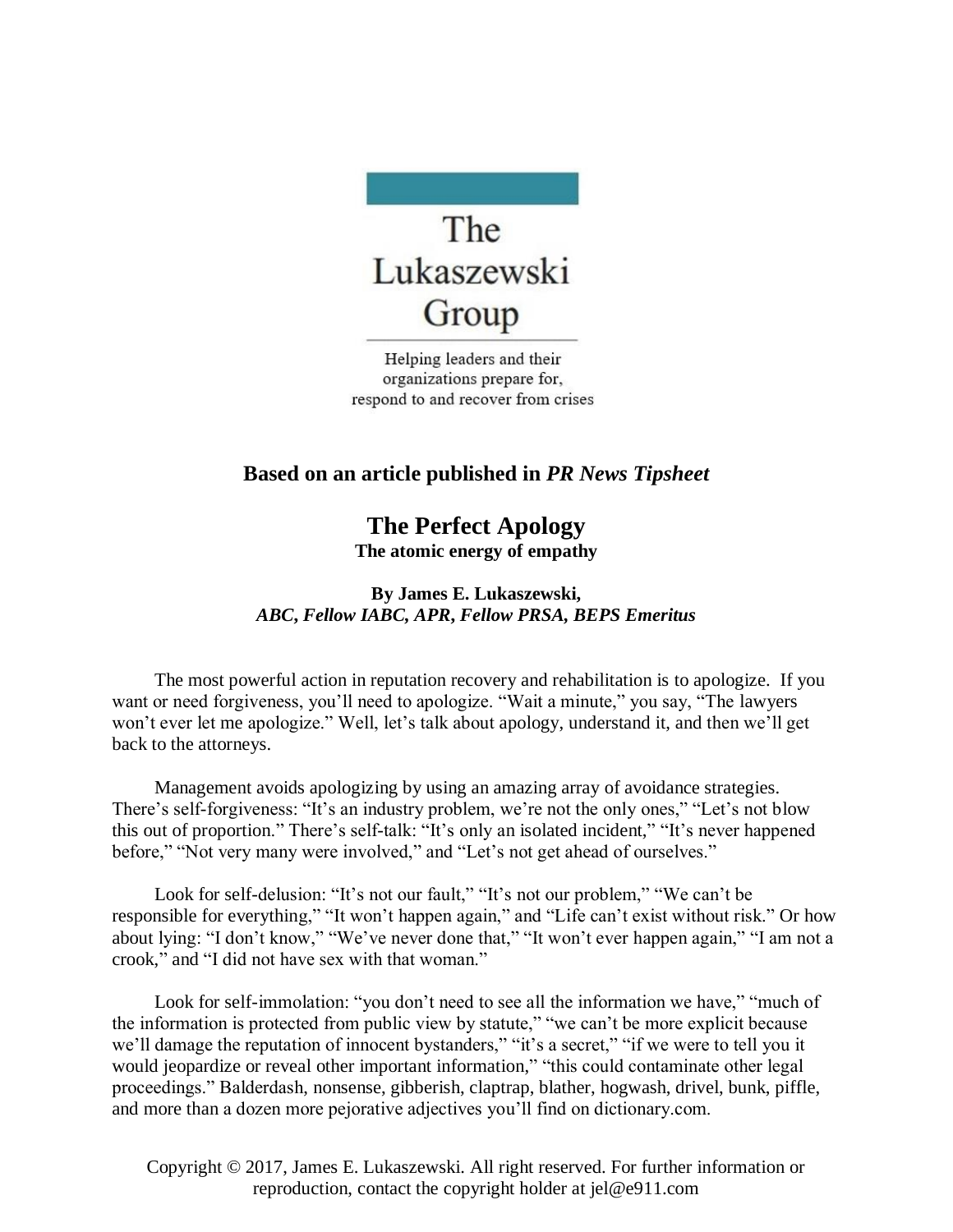At the present moment apology is really out of fashion. We are seeing a trend towards doubling down on mistakes, uncivil behavior, and evermore strategies describing apology as weak, even cowardly behavior.

The fact remains that apologies, when genuinely delivered, really are the atomic energy of empathy. They tend to stop bad things from starting.

The perfect apology has three components: First and foremost, the perpetrator has to have an attitude of humility; then an apology strategy, which leads to sincerity of action. Here are the elements of an apology strategy:

- Ongoing expressions of regret and empathy
- Continuous explanation of how behavior will change
- If serious enough, third party oversight of new behaviors, reported independently, can allay public and victim concerns
- Encouragement of public discussion, especially by the victims about the perpetrator's mistakes and callousness
- Commitment to overcompensate and complete restoration of damages and injury
- Resolve to maintain contact with the victims and survivors until they lose interest

The most constructive structure for apology I've seen is in *The Five Languages of*  Apology<sup>*1*</sup>, a book by Gary Chapman and Jennifer Thomas. Here, with some paraphrasing and modification based on my experiences, are the ingredients of the perfect apology.

- 1. **Regret (acknowledgment)** − A verbal acknowledgement by the perpetrator that their wrongful behavior caused unnecessary pain, suffering, and hurt that identifies, specifically, what action or behavior is responsible for the pain.
- 2. **Accepting Responsibility (declaration)** − An unconditional declarative statement by the perpetrator recognizing their wrongful behavior and acknowledging that there is no excuse for the behavior.
- 3. **Restitution (penance)** − An offer of help or assistance to victims, by the perpetrator; action beyond the words "I'm sorry"; and conduct that assumes the responsibility to make the situation right.
- 4. **Repentance (humility)** − Language by the perpetrator acknowledging that this behavior caused pain and suffering for which he/she is genuinely sorry; language by the perpetrator recognizing that serious, unnecessary harm and emotional damage was caused.
- 5. **Direct Forgiveness Request** − "I was wrong, I hurt you, and I ask you to forgive me."

 $\overline{a}$ <sup>1</sup> *The Five Languages of Apology: How to Experience Healing in All Your Relationships*, Gary Chapman and Jennifer Thomas. Northfield Publishing, September 1, 2006; ISBN 1881273571.